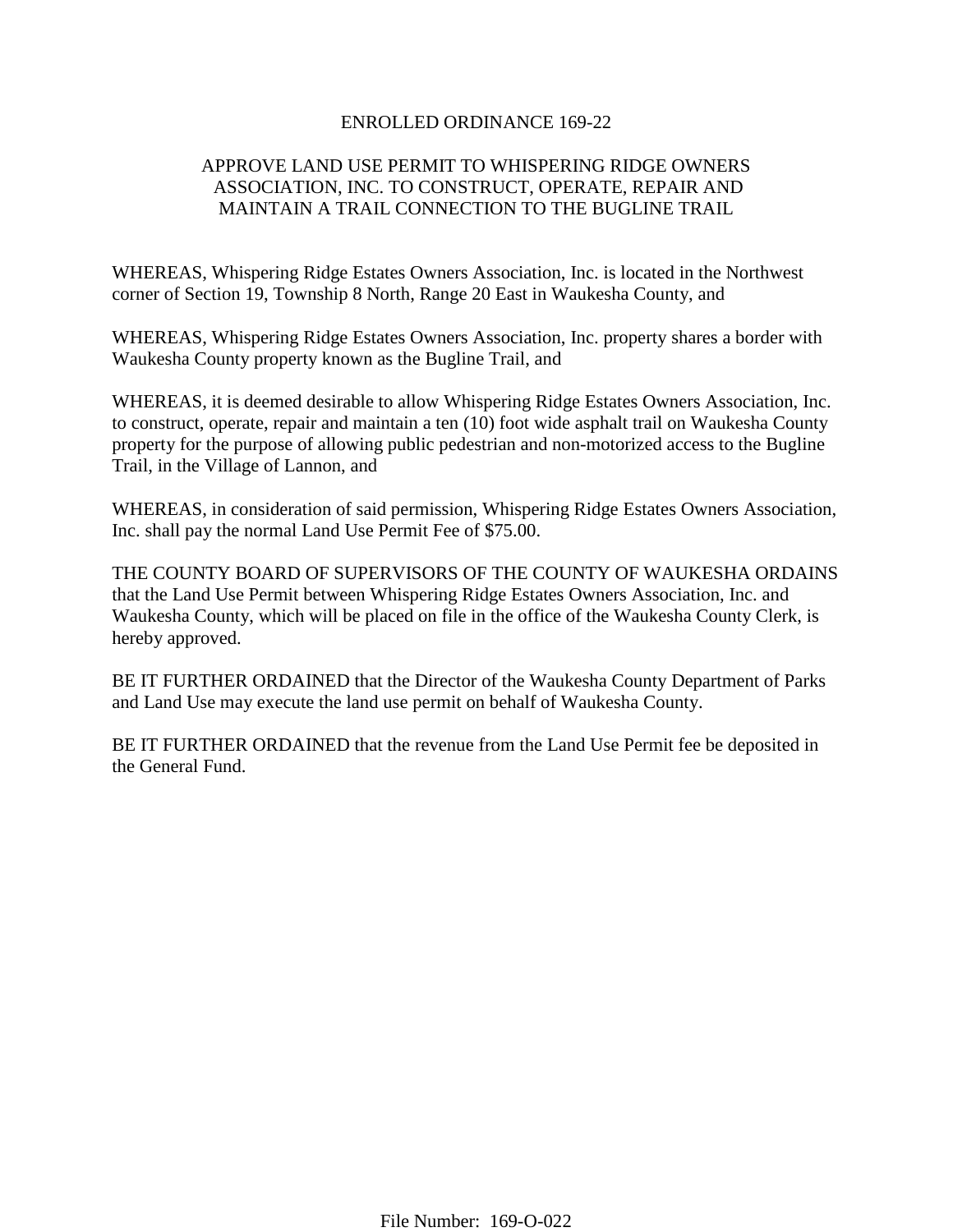## Amendment 169-O-022

Supervisor W. Kolb moved to amend the Third Whereas paragraph, Line 15 as follows:

"delete Sussex and insert Lannon"

 $\mathcal{L}$ 

 $\mathcal{A}$ 

 $\bar{z}$ 

Seconded by Supervisor Swan

Vote on amendment: 24 - 0

Vote on ordinance as amended: 24-0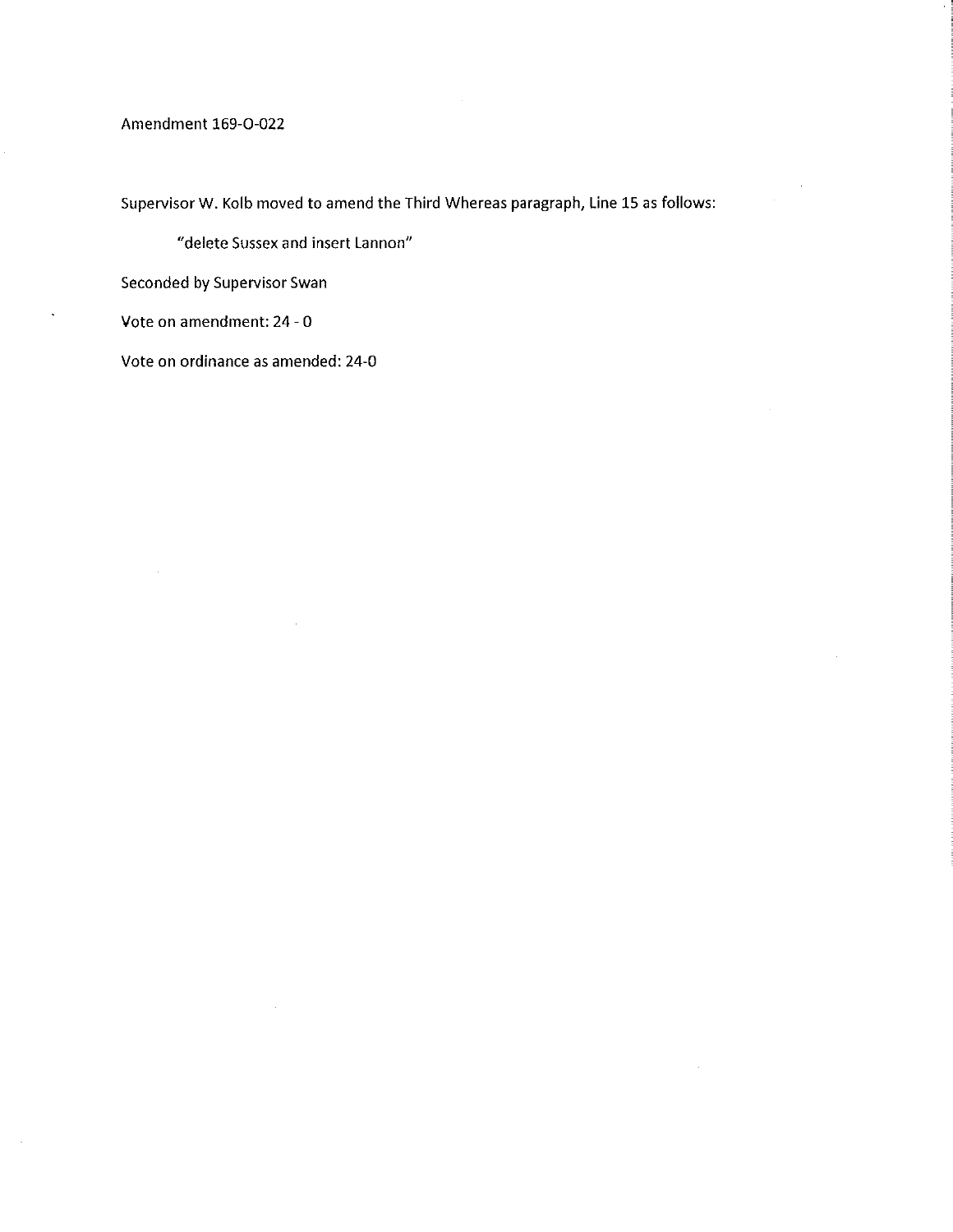# APPROVE LAND USE PERMIT TO WHISPERING RIDGE OWNERS ASSOCIATION, INC. TO CONSTRUCT, OPERATE, REPAIR AND MAINTAIN A TRAIL CONNECTION TO THE BUGLINE TRAIL

Presented by: Land Use, Parks, and Environment Committee

Walter L. Kolb, Chaij ľim Batzko Jennifer A. Grant eith Hammitt Eric Highum Pauline T. Jaske Aligate Schellinger Thomas The foregoing legislation adopted by the County Board of Supervisors of Waukesha County, Wisconsin, was presented to the County Executive on:

Date Kathleen Nevack, County Clerk as amended

The foregoing legislation adopted by the County Board of Supervisors of Waukesha County, Wisconsin, is hereby: Approved:

Vetoed:  $\sim$ 16 Date:

Daniel P. Vrakas, County Executive

169-O-022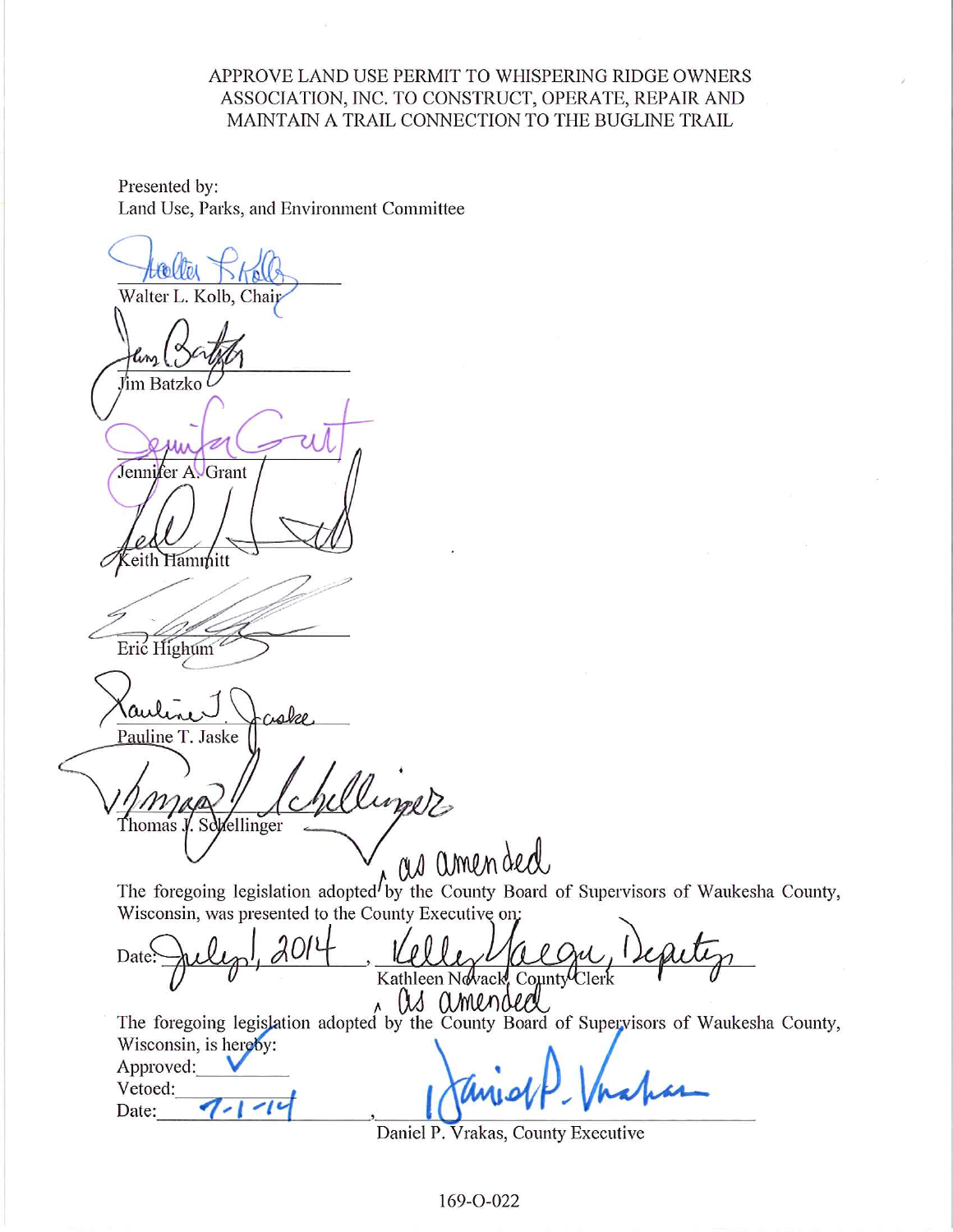| $\mathbf{1}$             | APPROVE LAND USE PERMIT TO WHISPERING RIDGE OWNERS                                               |
|--------------------------|--------------------------------------------------------------------------------------------------|
| $\overline{2}$           | ASSOCIATION, INC. TO CONSTRUCT, OPERATE, REPAIR AND                                              |
| 3                        | MAINTAIN A TRAIL CONNECTION TO THE BUGLINE TRAIL                                                 |
| $\overline{\mathcal{A}}$ |                                                                                                  |
| 5                        |                                                                                                  |
| 6                        | WHEREAS, Whispering Ridge Estates Owners Association, Inc. is located in the Northwest           |
| $\tau$                   | corner of Section 19, Township 8 North, Range 20 East in Waukesha County, and                    |
| $8\,$                    |                                                                                                  |
| 9                        | WHEREAS, Whispering Ridge Estates Owners Association, Inc. property shares a border with         |
| 10                       | Waukesha County property known as the Bugline Trail, and                                         |
| 11                       |                                                                                                  |
| 12                       | WHEREAS, it is deemed desirable to allow Whispering Ridge Estates Owners Association, Inc.       |
| 13                       | to construct, operate, repair and maintain a ten (10) foot wide asphalt trail on Waukesha County |
| 14                       | property for the purpose of allowing public pedestrian and non-motorized access to the Bugline   |
| 15                       | Trail, in the Village of Sussex, and                                                             |
| 16                       |                                                                                                  |
| 17                       | WHEREAS, in consideration of said permission, Whispering Ridge Estates Owners Association,       |
| 18                       | Inc. shall pay the normal Land Use Permit Fee of \$75.00.                                        |
| 19                       |                                                                                                  |
| 20                       | THE COUNTY BOARD OF SUPERVISORS OF THE COUNTY OF WAUKESHA ORDAINS                                |
| 21                       | that the Land Use Permit between Whispering Ridge Estates Owners Association, Inc. and           |
| 22                       | Waukesha County, which will be placed on file in the office of the Waukesha County Clerk, is     |
| 23                       | hereby approved.                                                                                 |
| 24                       |                                                                                                  |
| 25                       | BE IT FURTHER ORDAINED that the Director of the Waukesha County Department of Parks              |
| 26                       | and Land Use may execute the land use permit on behalf of Waukesha County.                       |
| 27                       |                                                                                                  |
| 28                       | BE IT FURTHER ORDAINED that the revenue from the Land Use Permit fee be deposited in             |
| 29                       | the General Fund.                                                                                |

| $-$<br>$\sim$ 4 $\sim$<br>---<br>. <i>. .</i><br>τч.<br>. | $\overline{\phantom{a}}$<br>no c<br>.<br>∾ਪ⊷<br>.<br>ັ້<br>v.<br>______ | <b>Select</b><br>⊷ |
|-----------------------------------------------------------|-------------------------------------------------------------------------|--------------------|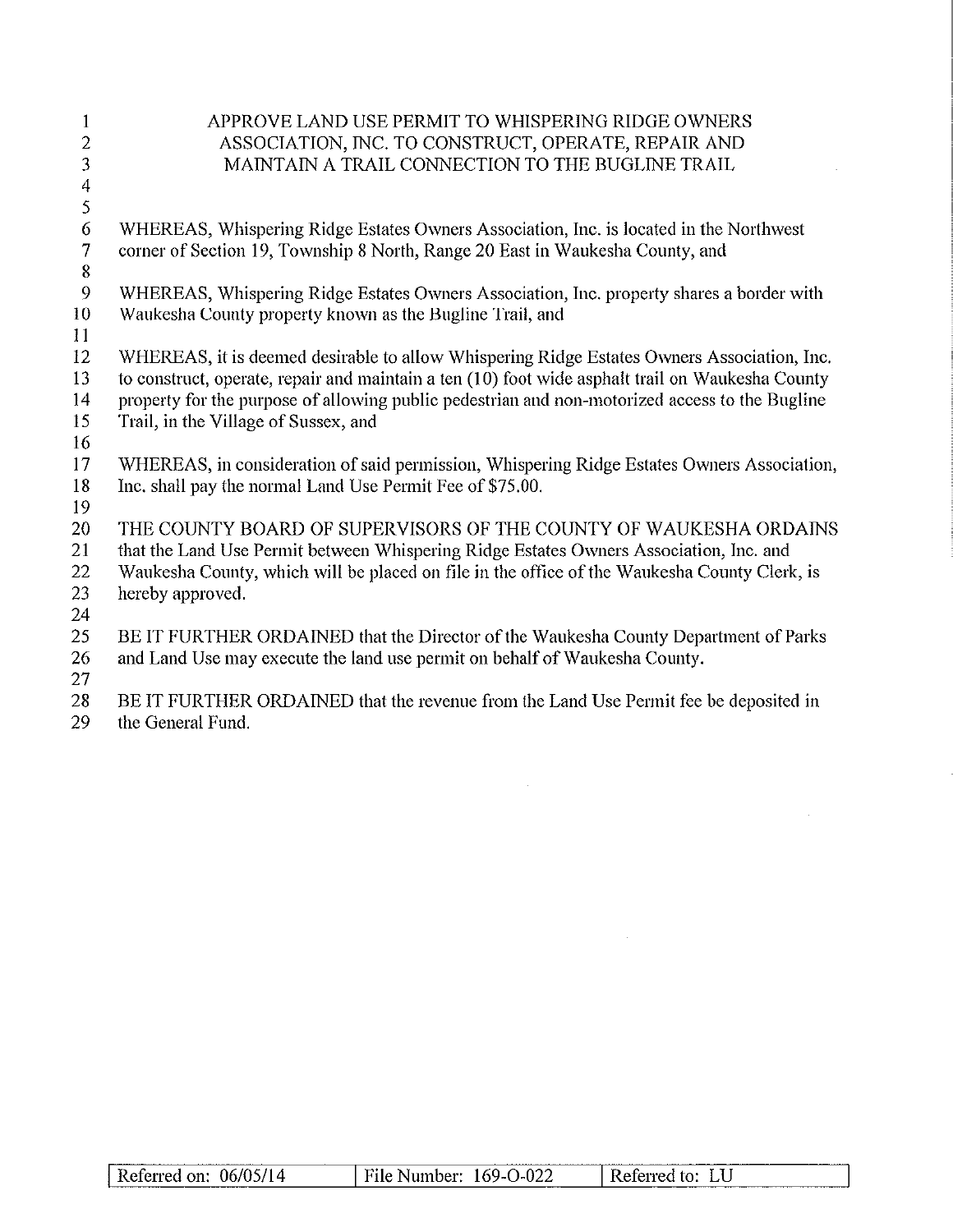Document Name

This LAND USE PERMIT, made between WAUKESHA COUNTY.

Grantor. and Whispering Ridge Estates Owners Association, Inc., Grantee.

#### PROPERTY DESCRIPTION:

See attached Exhibit A.

### **CONDITIONS IMPOSED:**

FOR AND IN CONSIDERATION of a sum of Seventy-Five Dollars (\$75.00) and other good and valuable consideration to be paid, WAUKESHA COUNTY, WISCONSIN, a Municipal Corporation and Owner, does hereby permit Whispering Ridge Estates Owners Association, Inc., ("Grantee"), its successors, assigns and agents, the right, permission, and authority to construct, operate, repair and maintain a ten-foot wide asphalt trail across those lands known as the Bugline Trail Corridor located in the Northwest corner of Section 19, Township 8 North, Range 20 East, Waukesha County, State of Wisconsin, for the purpose of allowing public pedestrian and non-motorized access from Grantee's land to Waukesha County's Bugline Trail (the "Permitted Trail"). Grantee shall act in accordance with all applicable Federal, State and Local codes and obtain all necessary permits to complete the work contemplated hereby.

Name and Return Address

Waukesha County c/o Department of Parks & Land Use 515 W. Moreland Blvd., AC-230 Waukesha, WI 53188

LANV0068979001

Parcel Identification Number (PIN)

 $\overline{2}$ 

The location of the Land Use Permit with respect to the premises of Waukesha County is shown on the plan attached hereto as Exhibit A, which is incorporated by reference and made a part hereof.

Grantee shall construct and maintain the Permitted Trail in accordance with the trail specifications attached hereto as Exhibit B, and as approved by Waukesha County.

Grantee shall not (a) trim, cut down or remove trees or brush on Waukesha County's property, or (b) install any fencing, fixtures, signs or gates on Waukesha County's property (other than expressly authorized herein) unless it obtains prior written approval from the Waukesha County Department of Parks and Land Use.

Grantee and his successors, assigns and agents shall install and maintain appropriate warning and traffic signage at the intersection of the Bugline Trail and the Permitted Trail, subject to the written approval of the Waukesha County Department of Parks and Land Use. The signage shall inform trail users of the upcoming intersection, while maintaining unimpeded traffic flow on the Bugline Trail.

Grantee and his successors, assigns and agents agree that the Bugline Trail shall remain open for public use during construction, repair, maintenance, or related activities described in Land Use Permit. Grantee and his agents shall have the right to enter the lands covered by Land Use Permit for the purposes of exercising the rights acquired and obligations assumed herein, but Grantee shall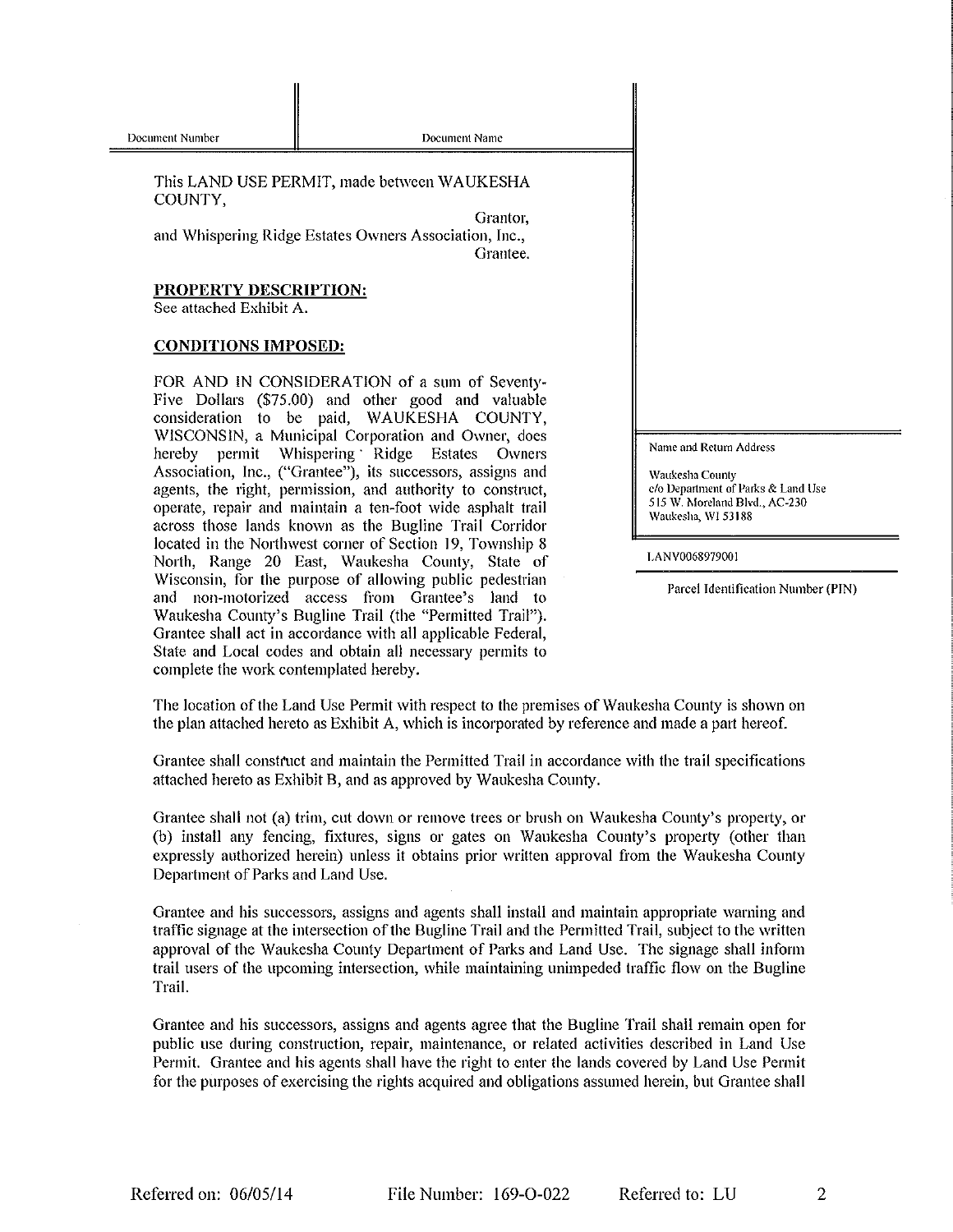promptly and fully restore the premises of Waukesha County to the condition existing prior to the entry by Grantee or his agents, and said restoration shall be accomplished as per Waukesha County specifications. The restoration shall not apply to any trees which may be permitted to be removed pursuant to the rights granted herein. Grantee shall be liable for prompt restitution for any damage, if any, to vegetation, trail improvements, signs, entrance gates, park improvements and any other fixtures owned by Waukesha County and caused by the acts of Grantee, his agents, employees, invitees or guests.

This Land Use Permit shall run with the land, and may not be revoked prior to the end of the Term except for cause upon written notice by Waukesha County. "Cause" hereunder shall mean the uncured breach of any term of this Land Use Permit or any conduct by Grantee or Grantee's successors in interest blocking or otherwise interfering with the public's use of the Bugline Trail which continues to exist five  $(5)$  or more days after receipt of written notice of the breach or interference.

Grantee must maintain the Permitted Trail in a safe condition for the purposes intended and so as to not cause harm or injury to the public. Waukesha County is not responsible for maintenance of the Permitted Trail as part of the Bugline Recreation Trail.

Waukesha County reserves the right to utilize its land and Land Use Permit Area for all purposes, including future trail improvements, signage, pavement and grading.

Grantee, its successors, assigns and agents will defend, indemnify and hold harmless Waukesha County and all of its departments, agencies, boards, officers, employees and agents from any and all liability, loss, damages, expenses and costs, including attorneys fees and expenses, that they may suffer or incur as the result of any injury (including death) or damage to person or property which results from any action or omission, negligent or otherwise, of Grantee, his successors, assigns, agents, invitees and guests, in connection with the grant of this Land Use Permit, any and all work of any type which Grantee, his successors and assigns and any of their agents, invitees and/or guests perform or should perform upon the lands subject to this Land Use Permit, and their use of the Waukesha County lands covered by this Permit.

The Grantee and his successors, assigns and agents shall, at all times during the Term of this Land Use Permit, keep in force and effect insurance policies as outlined below, issued by a company or companies authorized to do business in the State of Wisconsin and satisfactory to Waukesha County. Such insurance shall be primary. Upon execution of this Land Use Permit, Grantee shall furnish Waukesha County with a certificate of insurance which references this Land Use Permit demonstrating the required coverages. Waukesha County shall be given thirty (30) days advance notice of cancellation, nonrenewal, or material reduction of coverages, scope or limits during the term of this Land Use Permit. Grantee shall maintain Homeowner's liability insurance covering liability for Grantee's liabilities associated with this Land Use Permit and personal automobile liability insurance covering Grantee's automobiles utilized in connection with this grant of Land Use Permit. Grantee shall require the following insurance from any contractors it retains to construct or maintain the Permitted Trail associated with this grant of this Land Use Permit: 1) Commercial General Liability Insurance- Policy shall be written to provide coverage for, but not limited to, the following: premises operations, personal injury, blanket contractual coverage, independent contractors coverage. Waukesha County, its boards, commission, agencies, officers, employees and representatives shall be named as additional insured and so stated on the certificate of insurance. Limits of liability not less than \$1,000,000 each occurrence and aggregate; 2) Automobile Liability Insurance- Business automobile policy covering all owned, hired and nonowned private passenger autos and commercial vehicles. Limit of liability not less than \$500,000 combined single limit.

3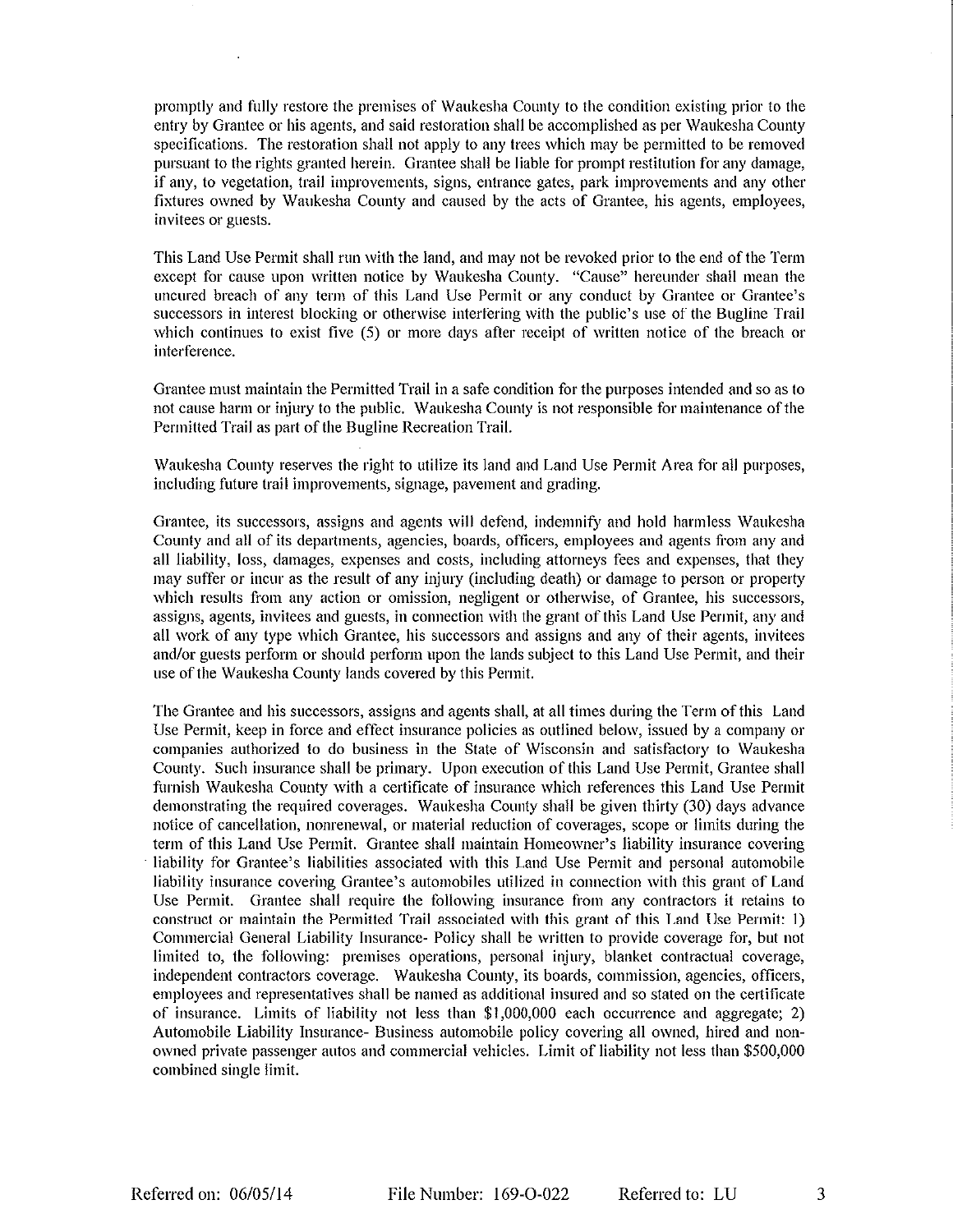All notices to Waukesha County shall be sent by certified U.S. Mail, Return Receipt Requested. addressed to the Park System Manager, Waukesha County Department of Parks and Land Use, 515 W. Moreland Blvd, Room AC230, Waukesha, Wisconsin 53188. All notices to Grantee shall be sent by certified U.S. Mail, Return Receipt Requested, addressed to Whispering Ridge Estates Owners Association Inc., 11600 West Lincoln Avenue, West Allis, WI 53227,

Unless terminated earlier, the initial Term of this Land Use Permit shall be fifteen (15) years from the date of execution by Waukesha County. Provided that Grantee is not in default of its obligations hereunder, Grantee shall have the right to extend the Term for two additional 5 year periods by providing written notice of election to extend to Waukesha County at least sixty (60) days prior to the end of the then-current Term. Any further extension shall be agreed upon in writing by the parties hereto and recorded as an amendment to this Land Use Permit.

Upon termination or expiration of the Term, unless otherwise agreed between the parties, Grantee at its sole cost and expense shall remove the Permitted Trail and any other permitted improvements within the Land Use Permit Area and restore the Land Use Permit Area to a condition equal to that of the immediately surrounding Bugline Trail Corridor, including any necessary grading.

This Land Use Permit shall be binding upon and/or inure to the benefits of the successors and assigns of all parties hereto.

IN WITNESS WHEREOF, the said COUNTY OF WAUKESHA has caused these presents to be 

#### **COUNTY OF WAUKESHA**

| By: |                                                  |  |
|-----|--------------------------------------------------|--|
|     | Dale R. Shaver, Director                         |  |
|     | Waukesha County Department of Parks and Land Use |  |

This Land Use Permit is accepted by Whispering Ridge Estates Owners Association, Inc., by the signature of its authorized officer this day of day of 3014.

 $\mathbf{By:}$ 

(Title)

Whispering Ridge Estates Owners Association, Inc.

**STATE OF WISCONSIN)** 

)SS **WAUKESHA COUNTY)** 

Subscribed to and sworn before me this \_\_\_\_\_\_\_ day of \_\_\_\_\_\_\_\_\_\_\_\_\_\_\_\_\_\_\_\_\_, 2014.

Notary Public My commission and the state of the state of the state of the state of the state of the state of the state of the state of the state of the state of the state of the state of the state of the state of the state of the state

This instrument was drafted by Erik G. Weidig, Esq.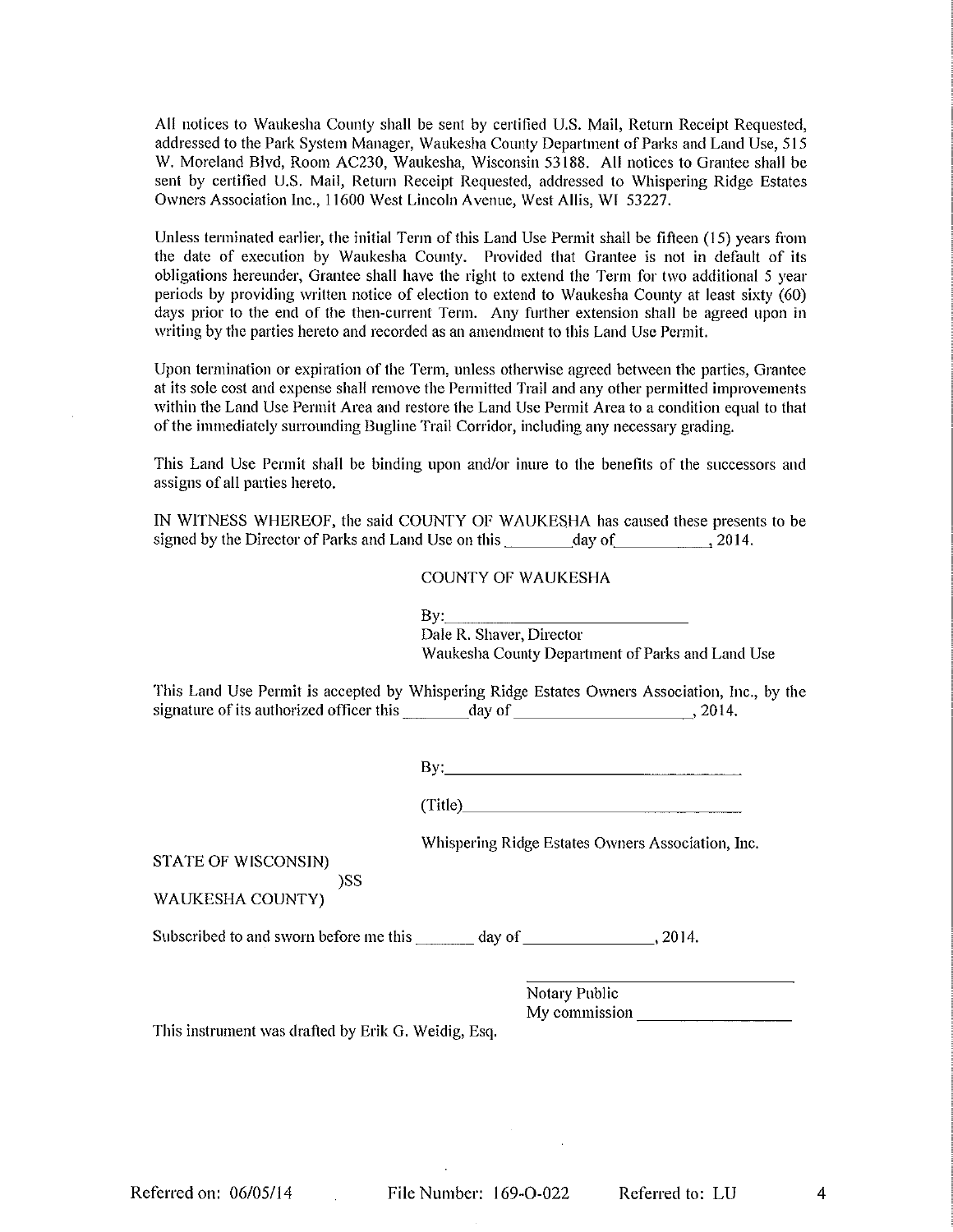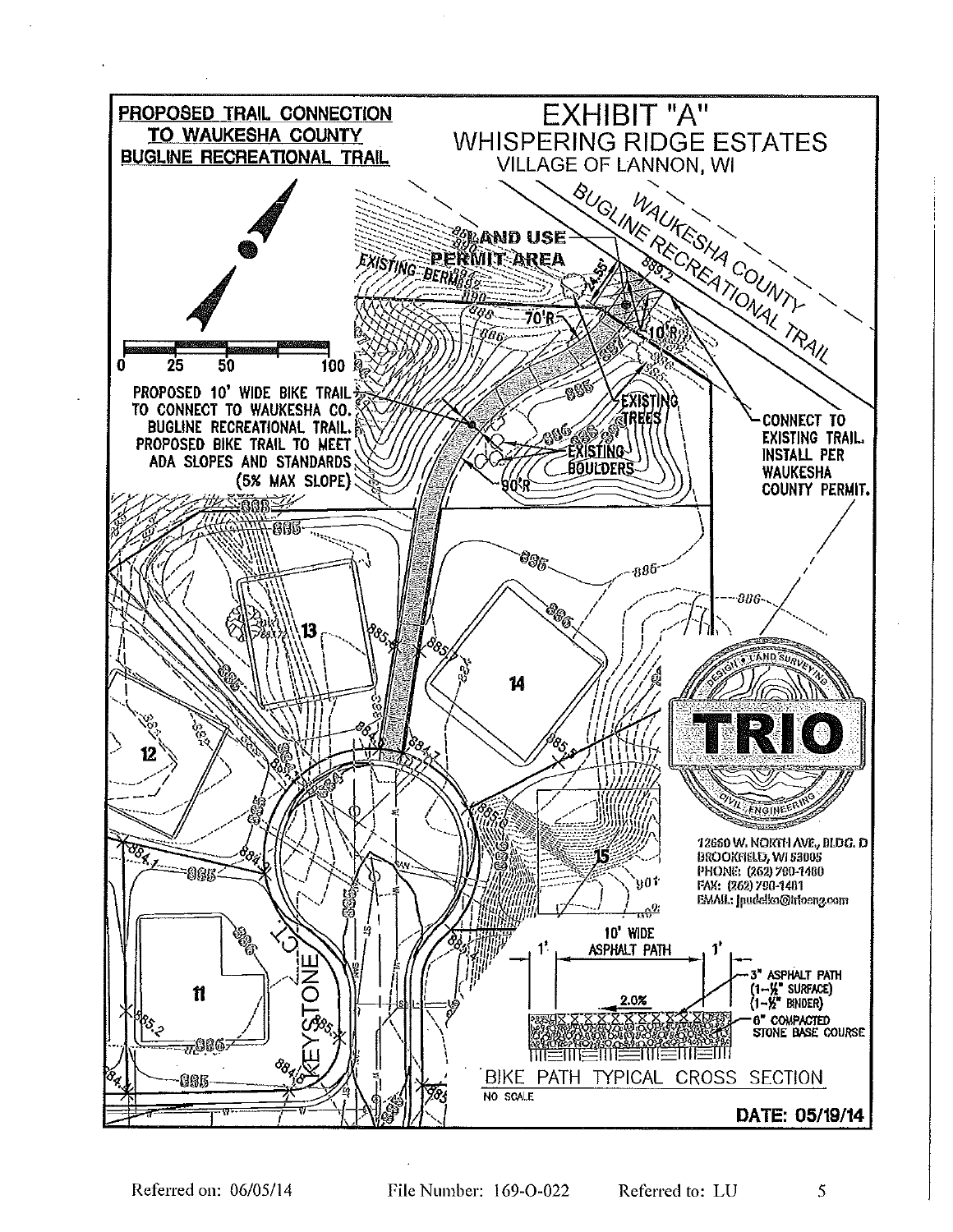

Referred on: 06/05/14

Referred to: LU

File Number: 169-O-022

 $\bullet$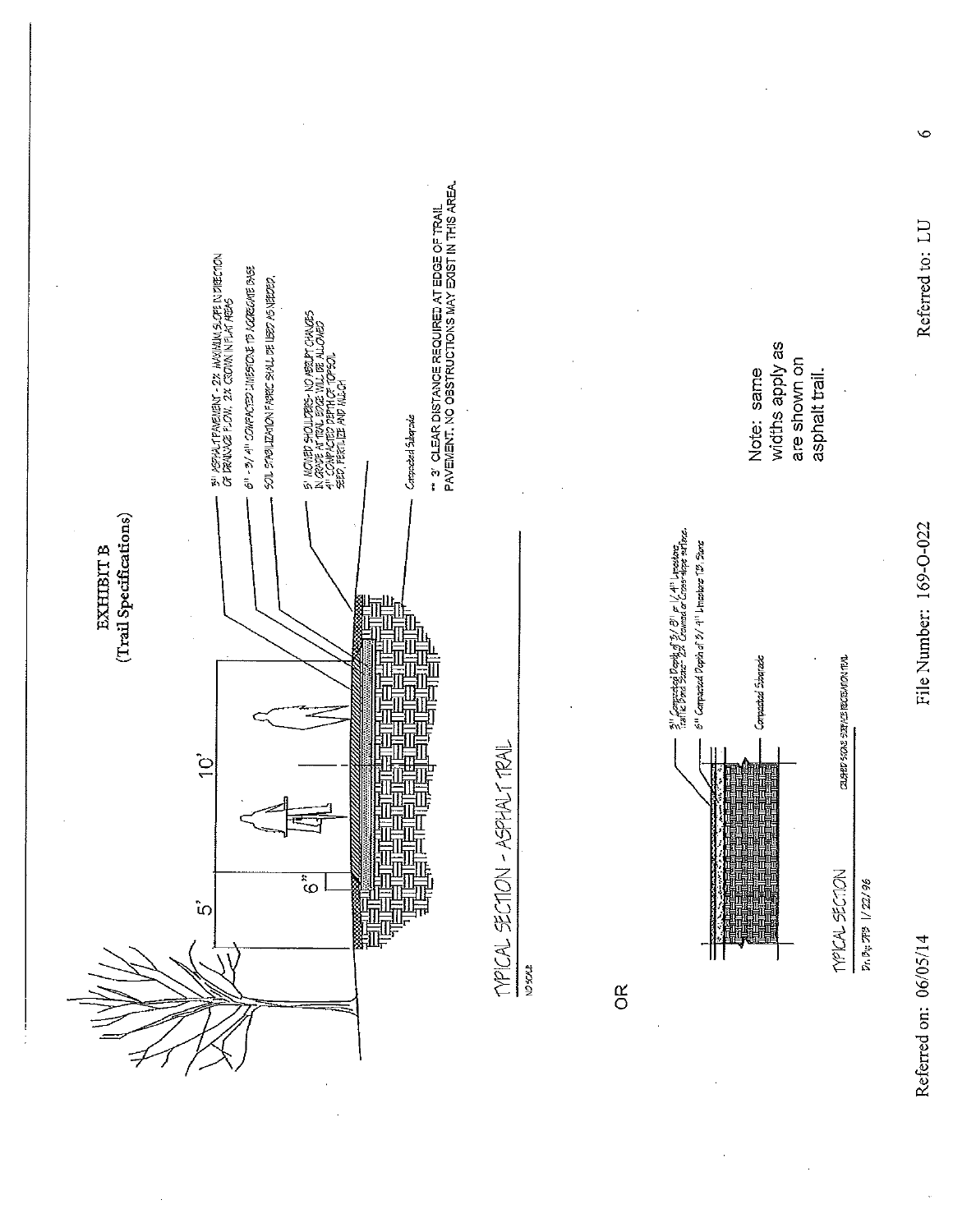SuphKolb amendment

WAUKESHA COUNTY BOARD OF SUPERVISORS

| v  |                                                  |  |                      |
|----|--------------------------------------------------|--|----------------------|
|    | DATE-06/24/14                                    |  | (ORD) NUMBER-1690022 |
|    |                                                  |  |                      |
|    | 1 R. KOLBAYE                                     |  | 2 D. ZimmermannAYE   |
| 3  | R. MORRISAYE                                     |  | 4 J. BATZKOAYE       |
| 5  | <b>Contractor</b><br>J. BRANDTJENAYE             |  | $6$ J. WALZAYE       |
| 7. | J. GRANTAYE                                      |  | 8 E. HIGHUMAYE       |
| 9. | J. HEINRICH                                      |  | 10 D. SWANAYE        |
|    | 11 C. HOWARDAYE                                  |  | 12 P. WOLFFAYE       |
|    | 13 P. DECKERAYE                                  |  | 14 C. PETTISAYE      |
|    | 15 W. KOLBAYE                                    |  | 16 M. CROWLEYAYE     |
|    | 17 D. PAULSONAYERRE TERRE IN THE 18 L. NELSONAYE |  |                      |
|    | 19 K. CUMMINGSAYE                                |  | 20 T. SCHELLINGERAYE |
|    | 21 W. ZABOROWSKIAYE 22 P. JASKEAYE               |  |                      |
|    | 23 K. HAMMITTAYE                                 |  | 24 S. WHITTOWAYE     |
|    |                                                  |  |                      |

25 G. YERKE..........AYE

TOTAL AYES-24

 $\mathcal{L}^{\mathcal{L}}(\mathcal{A})$  .

CARRIED\_\_\_\_\_

UNANIMOUS\_

TOTAL NAYS-00

DEFEATED\_\_\_\_\_\_

TOTAL VOTES-24